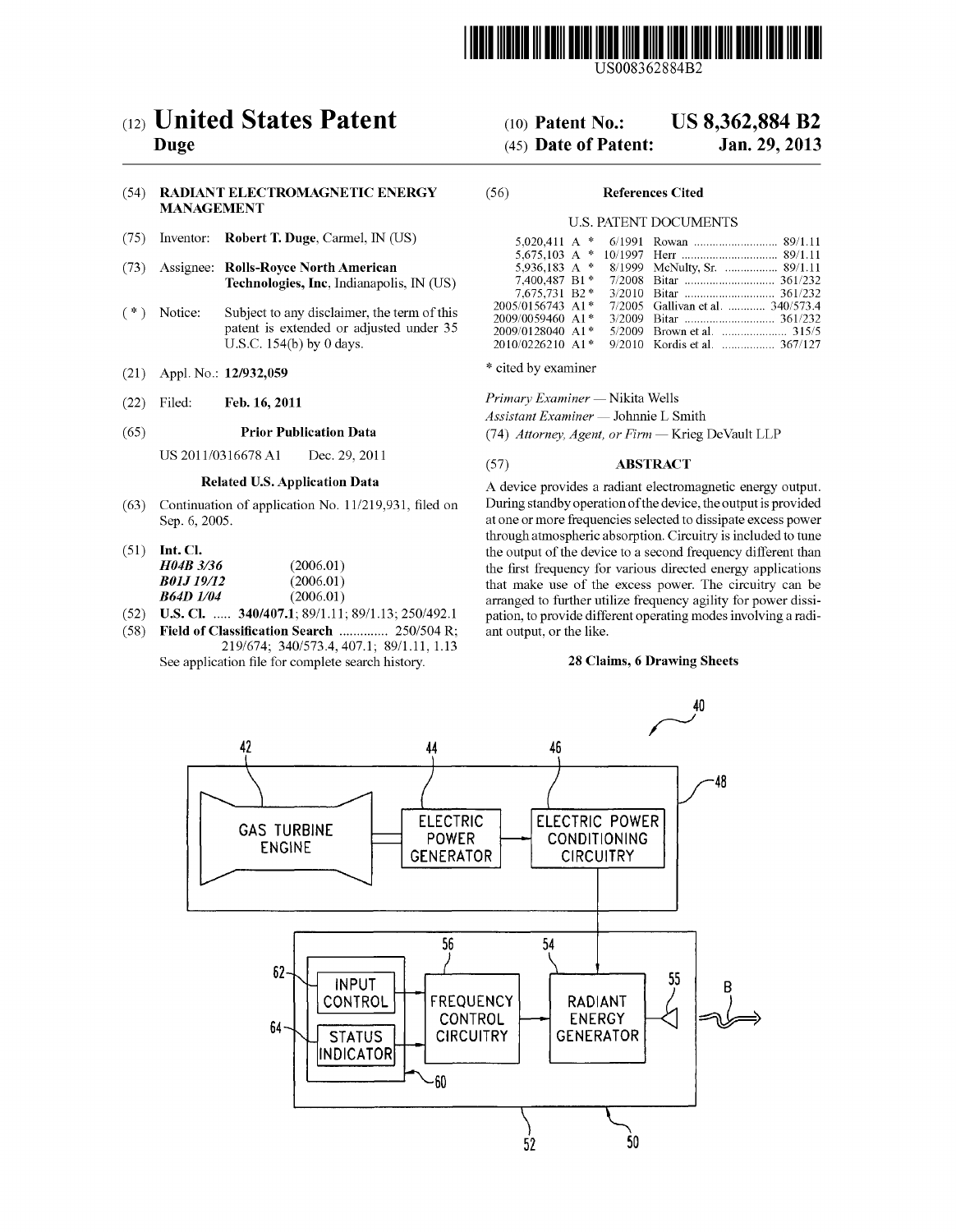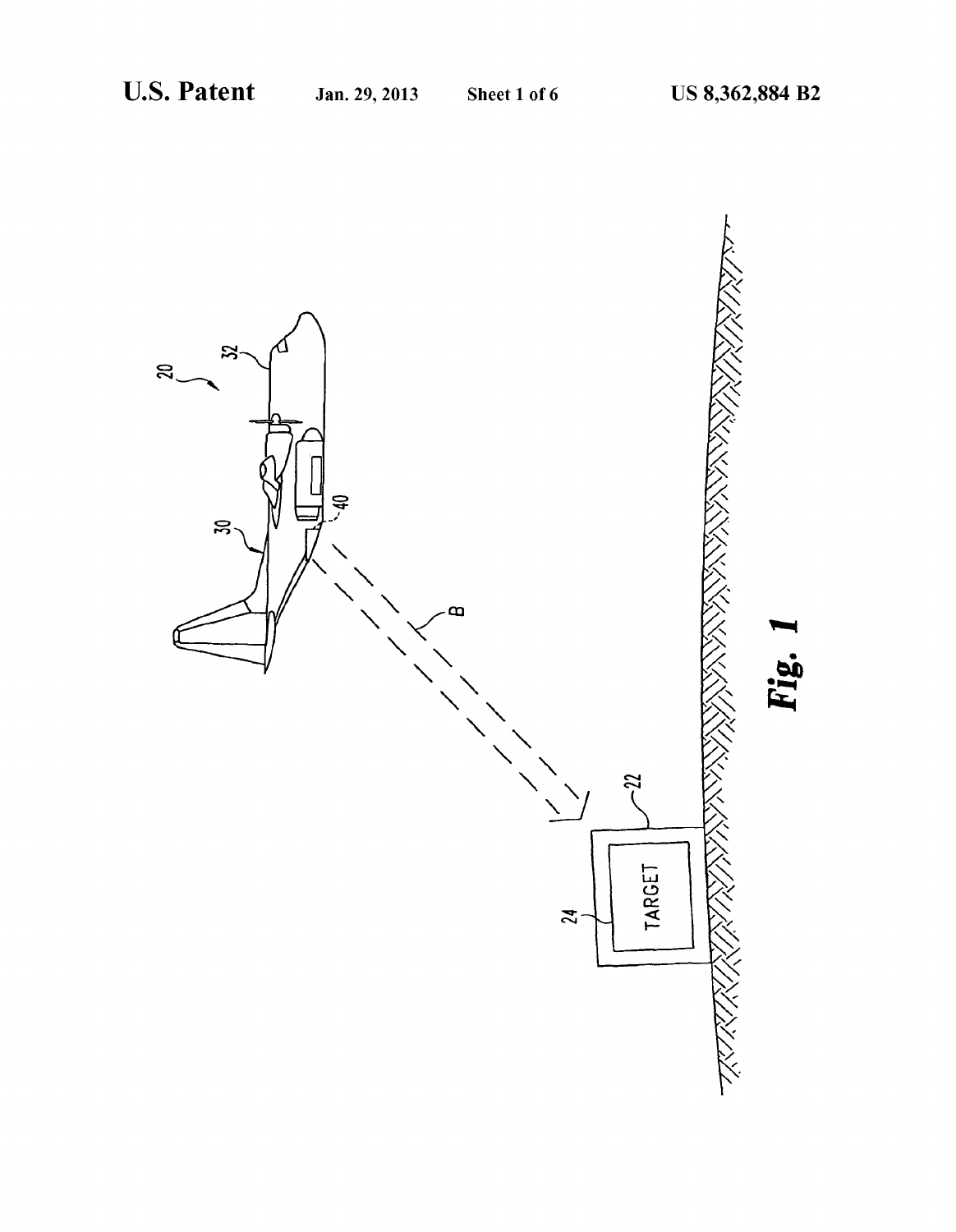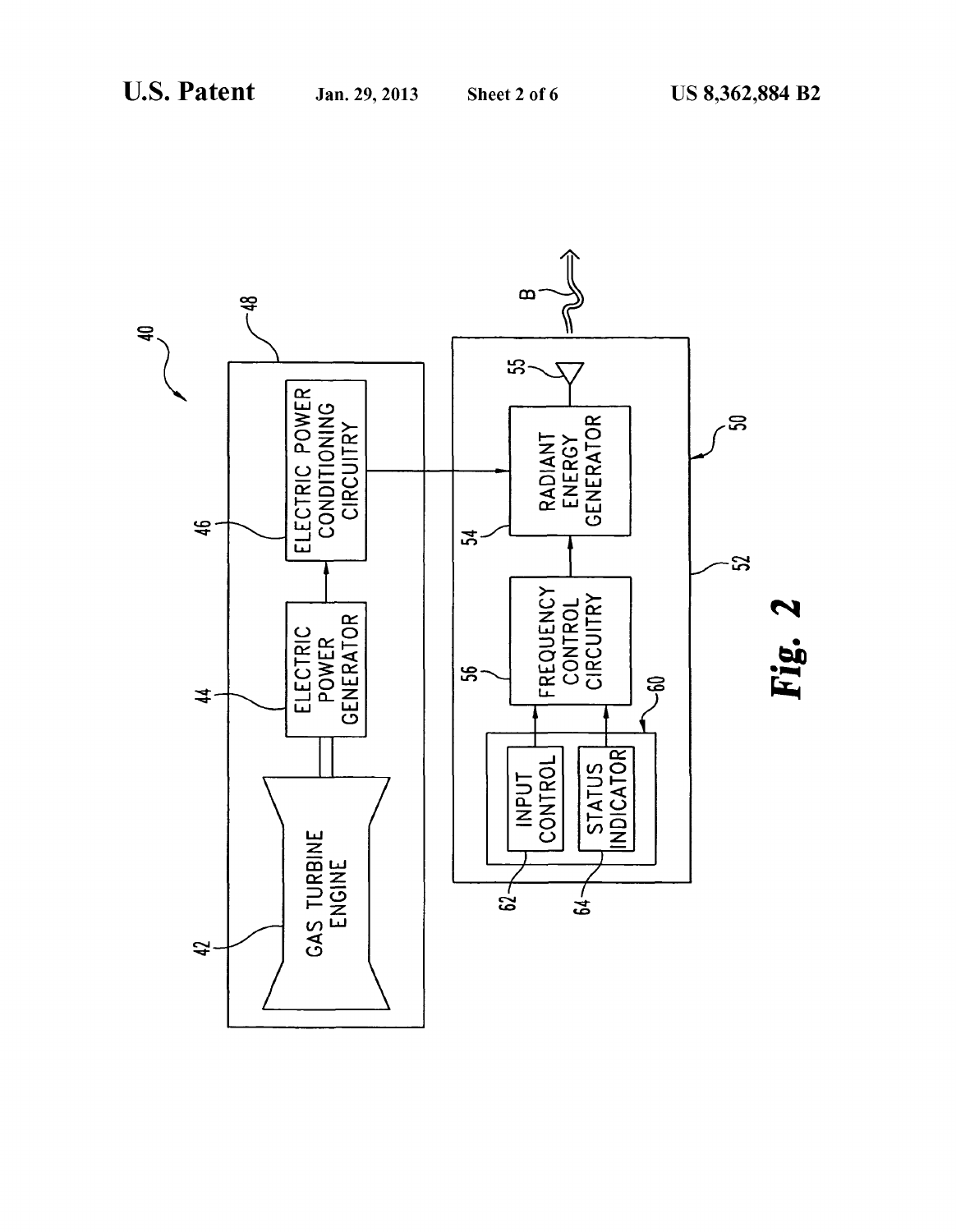

Fig. 3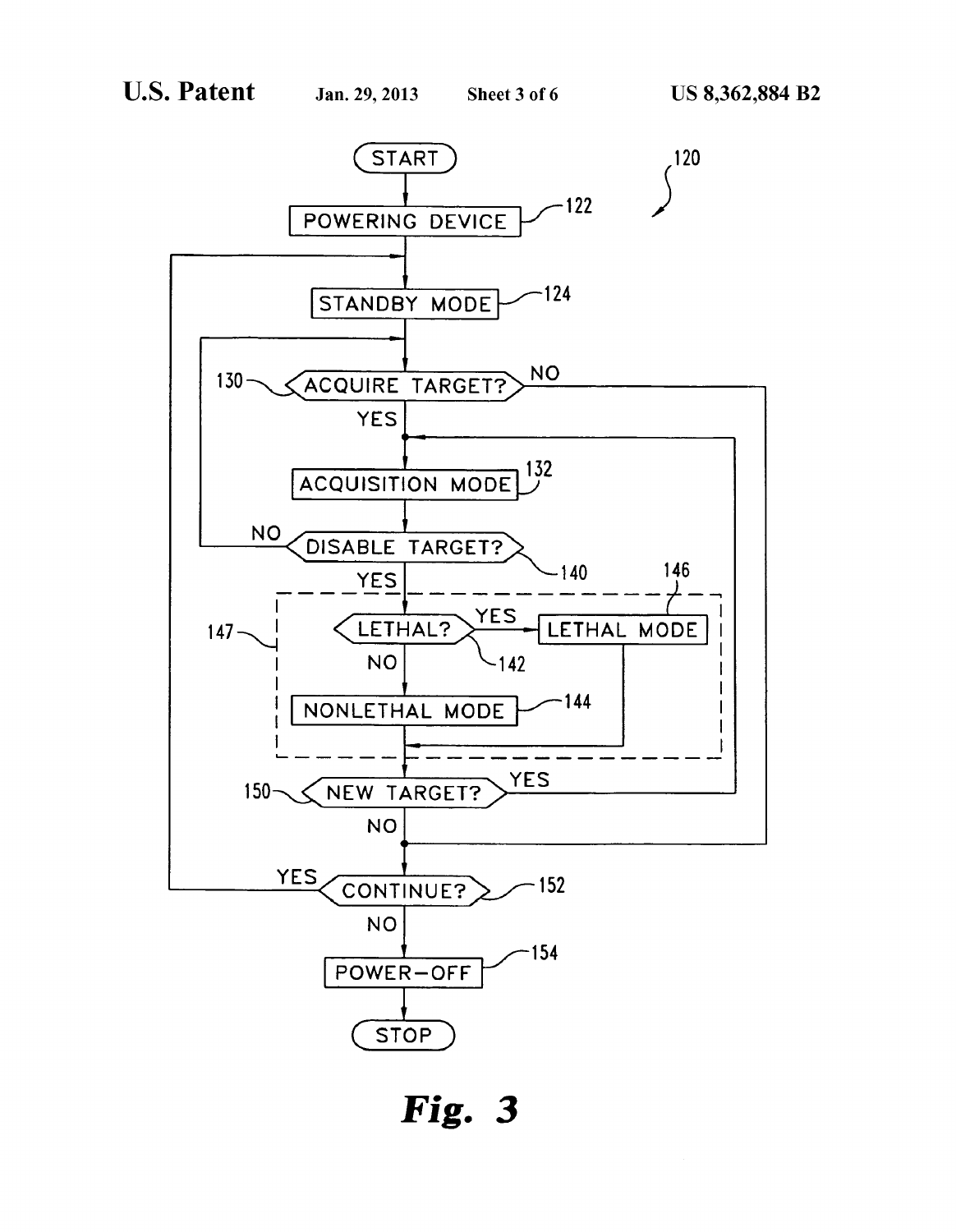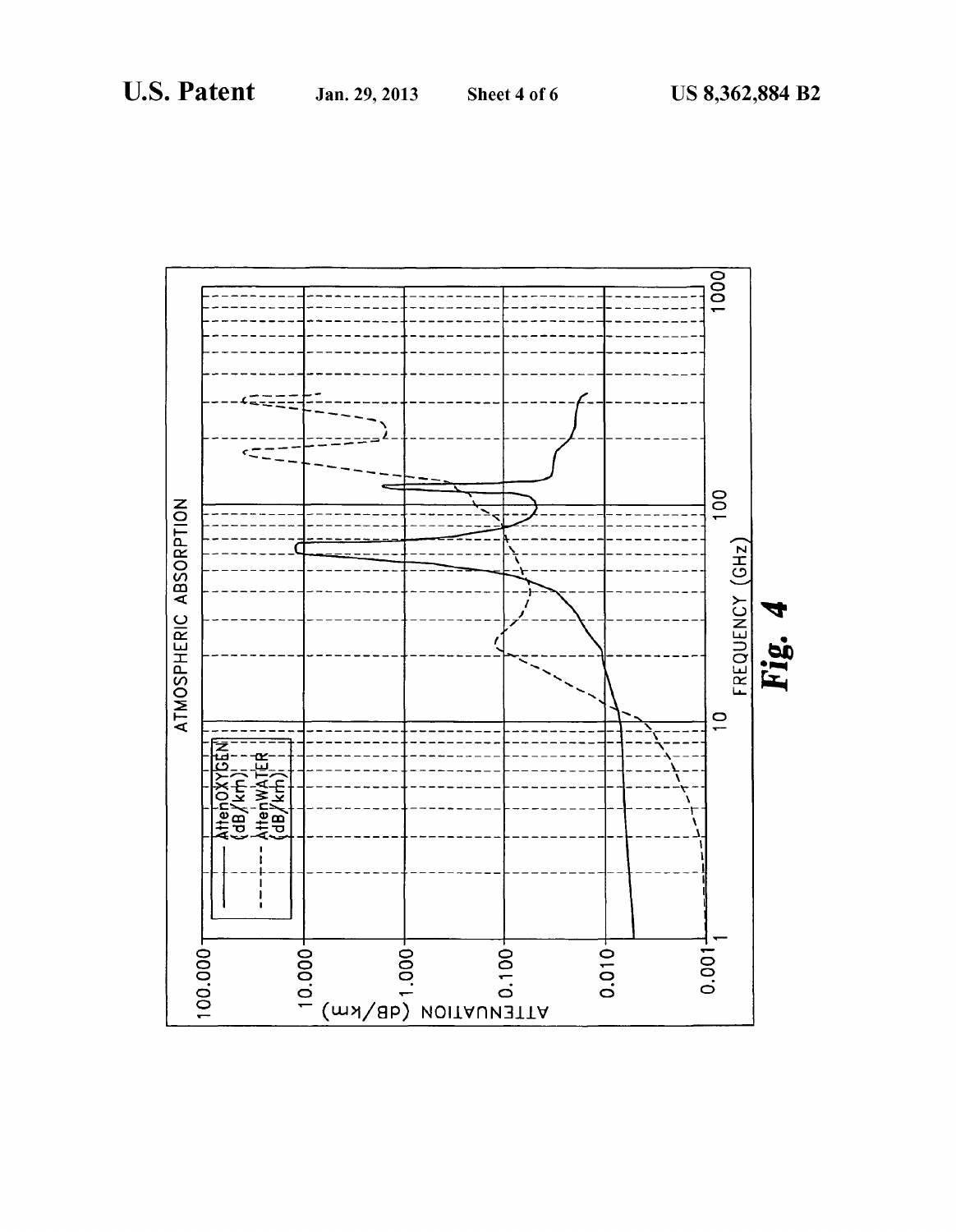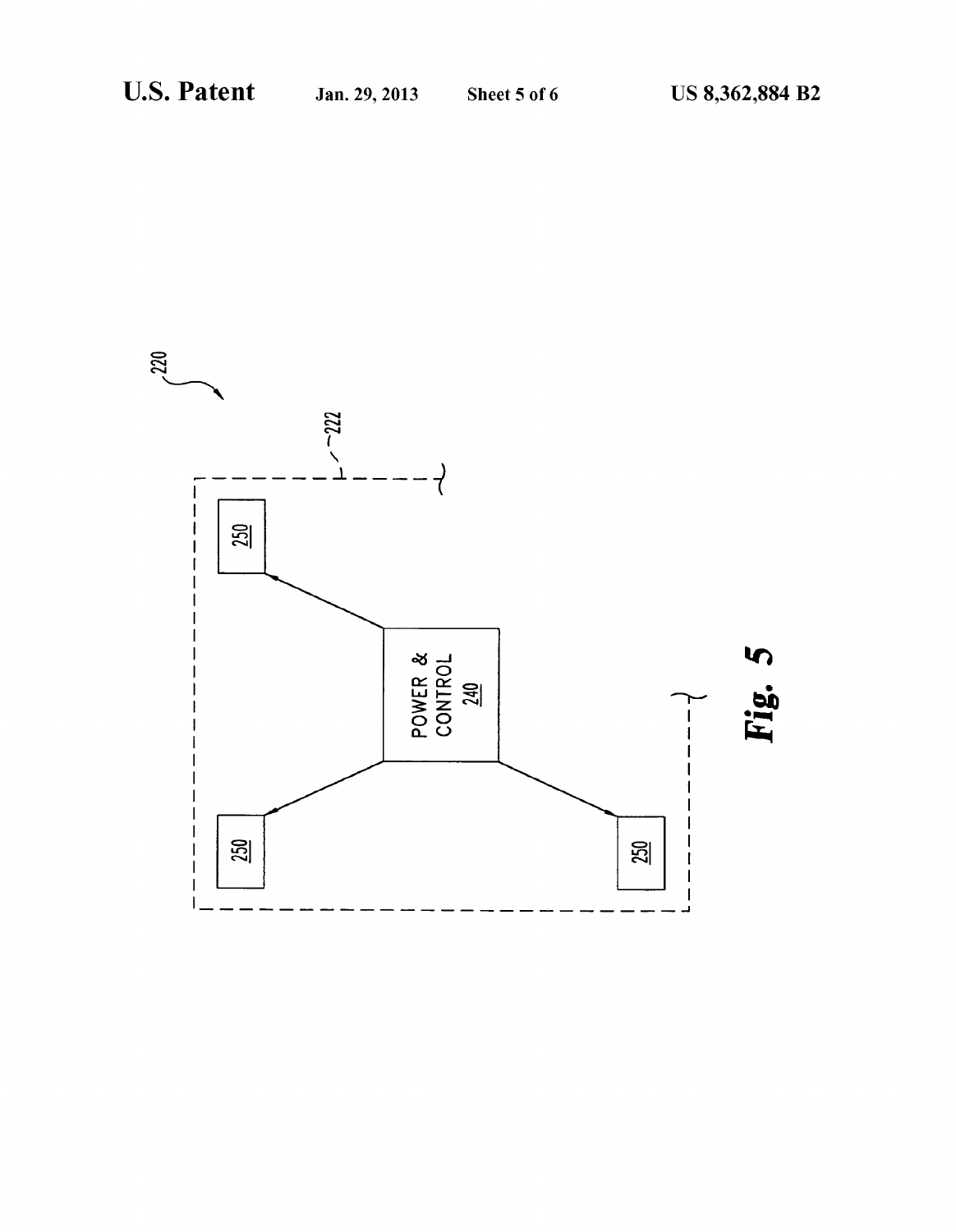

Fig. 6



**Fig. 7**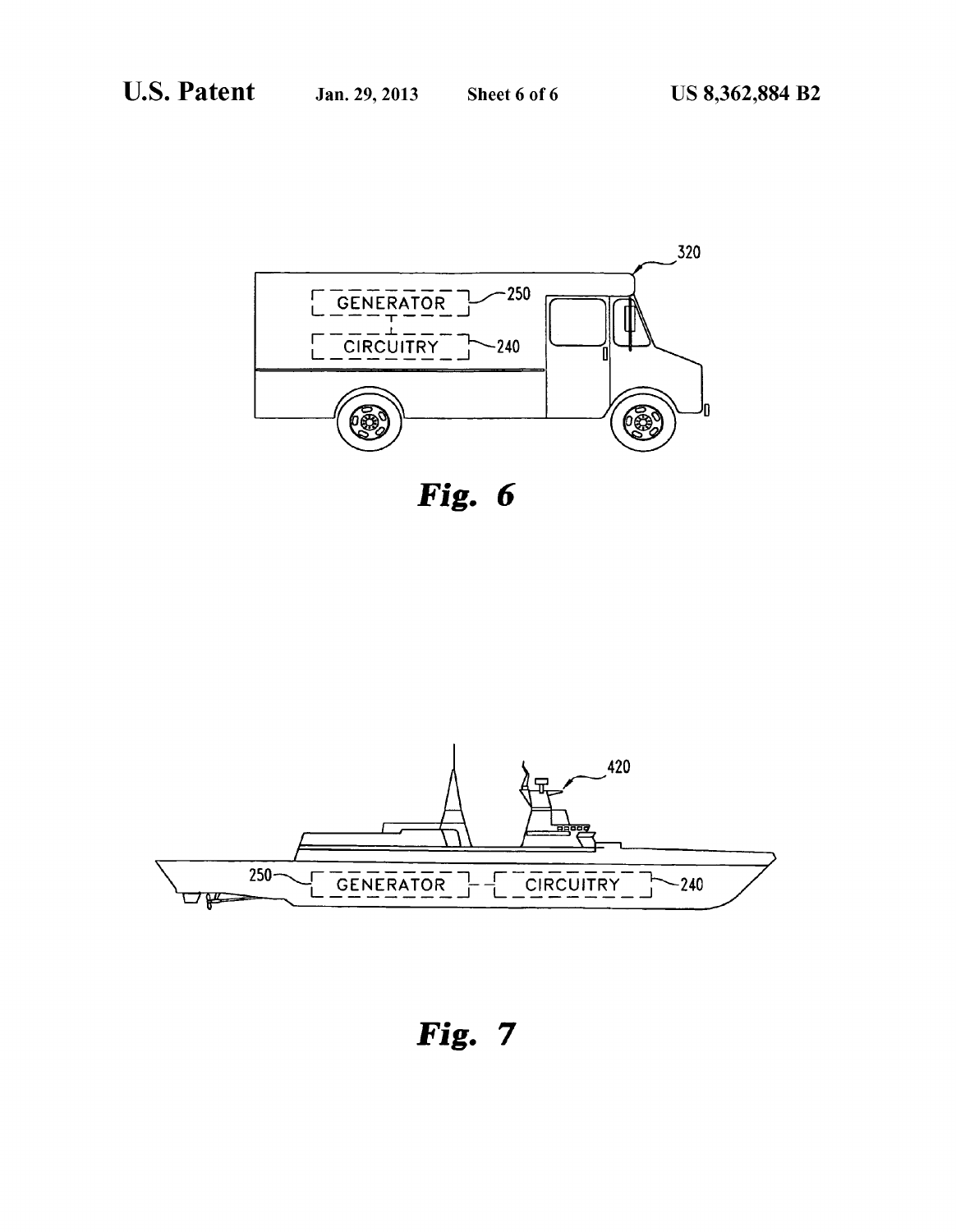45

## RADIANT ELECTROMAGNETIC ENERGY MANAGEMENT

## CROSS-REFERENCE TO RELATED APPLICATION

The present application is a continuation of U.S. patent application Ser. No. 11/219,931 filed 6 Sep. 2005, which is incorporated herein by reference in its entirety.

## BACKGROUND

The present application relates to the management of radi ant electromagnetic energy, and more particularly, but not exclusively, relates to a frequency adjustable directed elec tromagnetic energy system.

Various High-Power Microwave (HPM) devices and other apparatus have been developed to provide directed energy weaponry. Frequently, this kind of weapon requires the gen- $_{20}$ eration of a significant amount of power to effectively impede an enemy; however, when the weapon is not being applied to a target, Such power levels are typically not needed—and may even become problematic. Unfortunately, powering down between target applications often decreases the speed with 25 which the weapon can be applied later, and may be unaccept ably inefficient for a given type of power source. To address such shortcomings, one approach might be to employ a cooling jacket with a liquid medium to thermally dissipate excess power. Another approach may utilize energy storage devices,  $30$ such as electrochemical batteries, to store excess power. Unfortunately, these approaches tend to add an undesirable amount of weight.

On another front, some directed energy weapons have been arranged to deliver a lethal emission, while others provide a nonlethal emission. A directed energy weapon that provides a ready option between lethal and nonlethal operation is also desired for some applications. Such an option may arise with or without the desire to better manage excess power. 35

Accordingly, there is a need for further contributions in this area of technology.

## SUMMARY

One embodiment of the present invention is a unique tech nique for applying directed electromagnetic energy. Other embodiments relate to unique methods, systems, devices, and apparatus involving directed electromagnetic energy.

A further embodiment includes generating a radiant elec- 50 tromagnetic energy output with a radiant energy device, pro viding this output at a first frequency selected to dissipate excess power by atmospheric absorption of at least a portion of the output during operation of the device on standby, tuning the radiant electromagnetic energy output of the device to a 55 second frequency different than the first frequency, and dis abling a target by contact with the radiant electromagnetic energy output at the second frequency.

Another embodiment includes generating a radiant elec tromagnetic energy output with a directed energy weapon 60 powered by a gas turbine, tuning this output to a first fre quency for a first mode of weapon operation, and changing the output to a second frequency different than the first fre quency for a second mode of weapon operation. In one form, the first mode corresponds to a power-on standby operating 65 state of the weapon and the second mode corresponds to a target acquisition or target disabling state of the weapon.

Optionally, for some embodiments, the target disabling mode may provide for selection between a lethal emission and a nonlethal emission.

10 15 Yet another embodiment is a system including a gas turbine engine, an electric power generator, and a radiant energy device powered by electricity from the generator. This device includes an input control and frequency control circuitry responsive to this input control to generate a radiant electro magnetic energy output with the device in a selected one of two or more operating modes. The control circuitry provides for the generation of the electromagnetic energy output at a first frequency during one of these modes to dissipate excess power through atmospheric absorption of at least a portion of such output, and at a second frequency during another of these modes to disable a target brought in contact with the radiant electromagnetic energy output.

Further embodiments, forms, objects, features, advan tages, aspects, and benefits of the present invention shall become apparent from the detailed description and drawings included herein.

## BRIEF DESCRIPTION OF THE DRAWING

FIG. 1 is a partial diagrammatic view of one application of a radiant energy directing system.

FIG. 2 is a diagram further detailing the system of FIG. 1. FIG. 3 is a flowchart illustrating various modes of opera tion of the system of FIG. 1.

FIG. 4 is a graph of electromagnetic energy attenuation Versus frequency for common atmospheric constituents.

FIG. 5 is a partial diagrammatic view of another radiant energy device application.

FIG. 6 is a diagrammatic view of a radiant energy device carried by a land-based vehicle.

FIG. 7 is a diagrammatic view of a radiant energy device carried by a marine vehicle.

## DETAILED DESCRIPTION

While the present invention may be embodied in many different forms, for the purpose of promoting an understanding of the principles of the invention, reference will now be made to the embodiments illustrated in the drawings and specific language will be used to describe the same. It will nevertheless be understood that no limitation of the scope of the invention is thereby intended. Any alterations and further modifications in the described embodiments, and any further applications of the principles of the invention as described herein are contemplated as would normally occur to one skilled in the art to which the invention relates.

FIG. 1 illustrates a radiant energy directing system 20 in an airborne application. System 20 includes an aircraft 30 direct ing a radiant electromagnetic energy beam B towards a tar geted building 22. Beam B is generated with a radiant energy weapon 40 that is carried by aircraft 30. Building 22 encloses a weapon target 24. Beam B is ultimately directed to disable weapon target 24 by penetration through targeted building 22. Target 24 can be animate in nature (such as one or more enemy combatants, terrorists, or the like), inanimate (such as electronics equipment adversely effected by beam B), or a combination of these. Aircraft 30 can be alternatively desig nated as an airborne platform 32. The utilization of heavy power dissipation or energy storage equipment is often not practical for such airborne applications. Power dissipation, lethality of beam B, and other aspects regarding weapon 40 are described in connection with FIGS. 2-4 hereinafter.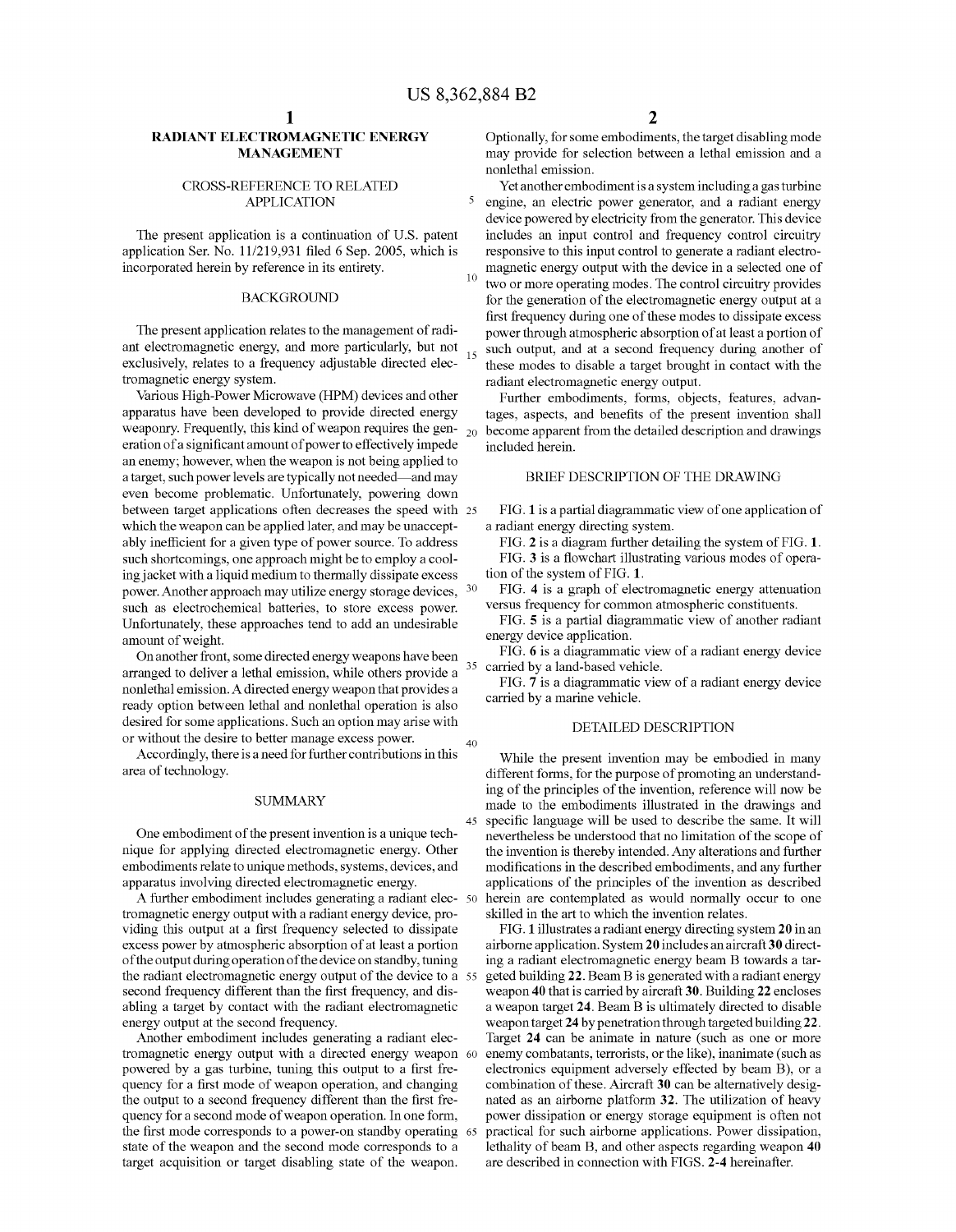Referring additionally to FIG. 2, weapon 40 includes a gas turbine engine 42 with a power shaft coupled to a generator 44. Such coupling may be direct, or through one or more belts, gears, cogs, mechanical power converters, clutches, or the like. Generator 44 converts rotational mechanical energy provided by gas turbine engine 42 to electricity, such that gas turbine engine 42 operates as the "prime mover" of generator 44. The electrical output of generator 44 is provided to elec tric power conditioning circuitry 46. Circuitry 46 converts the electrical input of generator 44 to a form suitable to generate radiant electromagnetic energy emissions of a desired type. Electrical output monitoring detection and feedback control vided by generator 44 through responsive adjustments to the operation of gasturbine engine 42, any associated mechanical linkage, generator 44, and/or circuitry 46. Collectively, gas turbine engine 42, generator 44, and circuitry 46 are desig nated as an electrical power source 48. It should be under stood that other forms of a suitable electrical power source alternatively may be utilized in other embodiments. For example, a reciprocating piston type of internal combustion engine could be the prime mover for generator 44. In a further example, the alternative power source includes one or more energy storage devices for an application in which the weight contributed by such devices is acceptable. In another 25 example, a nuclear reactor generates the requisite power, which is particularly suited to a marine or stationary platform. Yet other examples include different power source arrange ments as would occur to those skilled in the art. 10

The conditioned electrical power output of source 48 is 30 input to a radiant energy generating device 50, which can be further designated as directed energy weapon equipment 52. Device 50 includes a radiant electromagnetic energy genera tor 54. Generator 54 converts the electricity input from source 48 into a radiant electromagnetic energy output, such as beam 35 B, that can be directed to target 24 (See FIG.1). Depending on its particular configuration, generator 54 may include an antenna or other radiator 55 to provide this directed energy output. In one form, generator 54 is a form of gyrotron that generates a directed, radiant electromagnetic energy output in 40 the microwave range. For some gyrotron applications, the conditioned electrical output of source 48 is provided in the 10 to 100 kilovolt range with power levels being in the mega watt range. In other forms generator 54 may be based on a form of laser, such as a free electron laser, that may extend 45 from the microwave regime to the visible light spectrum; a combination of different radiant energy generators; and/or a different type of high-level electromagnetic energy generator suitable for the operations described herein.

Device 50 further includes frequency control circuitry 56 50 and operator Input/Output (I/O) devices 60. Devices 60 include an input control 62 and a status indicator 64. Input control 62 can be a manually operated control handled by a weapon operator, a computer-generated input, a sensor-based input, a combination of these, or a different arrangement as 55 would occur to those skilled in the art. In one form, control 62 is responsive to target acquisition input of a type further described in connection with FIG. 3.

Frequency control circuitry 56 is responsive to control 62 to regulate frequency of the electromagnetic radiation energy 60 output provided by generator 54, and correspondingly its wavelength, to provide different device operating modes. These operating modes are further described hereinafter in connection with FIGS. 3 and 4. Gyrotrons have been designed connection with FIGS. 3 and 4. Gyrotrons have been designed with frequency adjustability for plasma applications as dis- 65 cussed, for example, in O. Dumbrajs, Tunable Gyrotrons for Plasma Heating and Diagnostics, Computer Modeling and

New Technologies, 1998, Vol. 2, pp. 66-70; which is hereby incorporated by reference. In another non-limiting example, the frequency output of free electron lasers can be adjusted. Status indicator 64 provides a visual display indicating the operating mode of device 50, and other aspects relating to an indicated mode.

FIG. 3 is a flow chart of a procedure directed to one mode of operating radiant energy directing system 20. This proce dure is designated by reference numeral 120. Procedure 120 begins with initially powering on weapon 40 with electrical power source 48 in operation 122. Power-up could be in response to an input from control 62 and/or initiated in another manner. After initial power-on in operation 122, gas turbine engine 42 reaches a nominal, steady-state operating speed, generator 44 provides a corresponding electrical out put to circuitry 46, and circuitry 46 provides conditioned electrical power to device 50. Device 50 starts and enters a standby mode in operation 124. During this power-on standby operating mode, the power generated by source 48 is sufficient to direct beam B of weapon 40 over a desired distance; however, no target (such as building 22 or target 24) has been identified or acquired yet. As a result, beam B is not being target-directed. Correspondingly, there is more power being generated by source 48 than device 50 needs. To man age this excess power during standby, the frequency of the radiant electromagnetic energy output by radiator 55 of device 50 is controlled to dissipate some, if not all, of the excess power through atmospheric absorption.

Referring additionally to the graph of FIG. 4, electromag netic radiation attenuation versus frequency is illustrated with respect to two common atmospheric constituents, oxygen and water. The solid line and broken line curves of this graph correspond to the absorption of electromagnetic radiation at various frequencies by oxygen and water, respectively. From FIG. 4, it should be noted that, for example, about 60 Giga Hertz (GHz) corresponds to an absorption peak for oxygen, while about 180 GHz corresponds to an absorption peak for water. Frequency control circuitry 56 regulates operation of generator 54 so that the frequency of the radiated electromagnetic energy output is at one or more frequencies selected to dissipate excess energy through atmospheric absorption, such as 60 GHz, or the like; while device 50 performs in standby mode during operation 124. Alternatively, or additionally, the frequency agility of device 50 can be utilized to switch or "hop" among a number of different frequencies, at least some of which are selected for a corresponding absorption property of one or more atmospheric constituents to dissipate power. varying between multiple frequencies and scattering the output power over them to prevent any overheating or arcing that might result from Saturation at any one particular frequency. One frequency-hopping pattern in terms of percentage (%) of time could be: 25% at 60 GHZ, 10% at 55 GHZ, 20% at 62 GHZ, 10% at 25 GHZ, 20% at 64 GHZ, 5% at 22 GHZ, and 10% at 65 GHz. Frequency control circuitry 56 can be designed to respond to input signals from control 62 to select between different types of standby operating modes in which one frequency or a combination of multiple frequencies is utilized to dissipate power.

Returning to the flow chart of FIG. 3, procedure 120 con tinues from operation 124 to conditional 130. Conditional 130 tests whether a target is to be acquired with weapon 40. If the test of conditional 130 is negative (false), procedure 120 continues with conditional 152. Conditional 152 tests whether to continue procedure 120 or not. If procedure 120 is not to continue then the negative (false) branch of conditional 152 proceeds to operation 154. In operation 154, device 50 is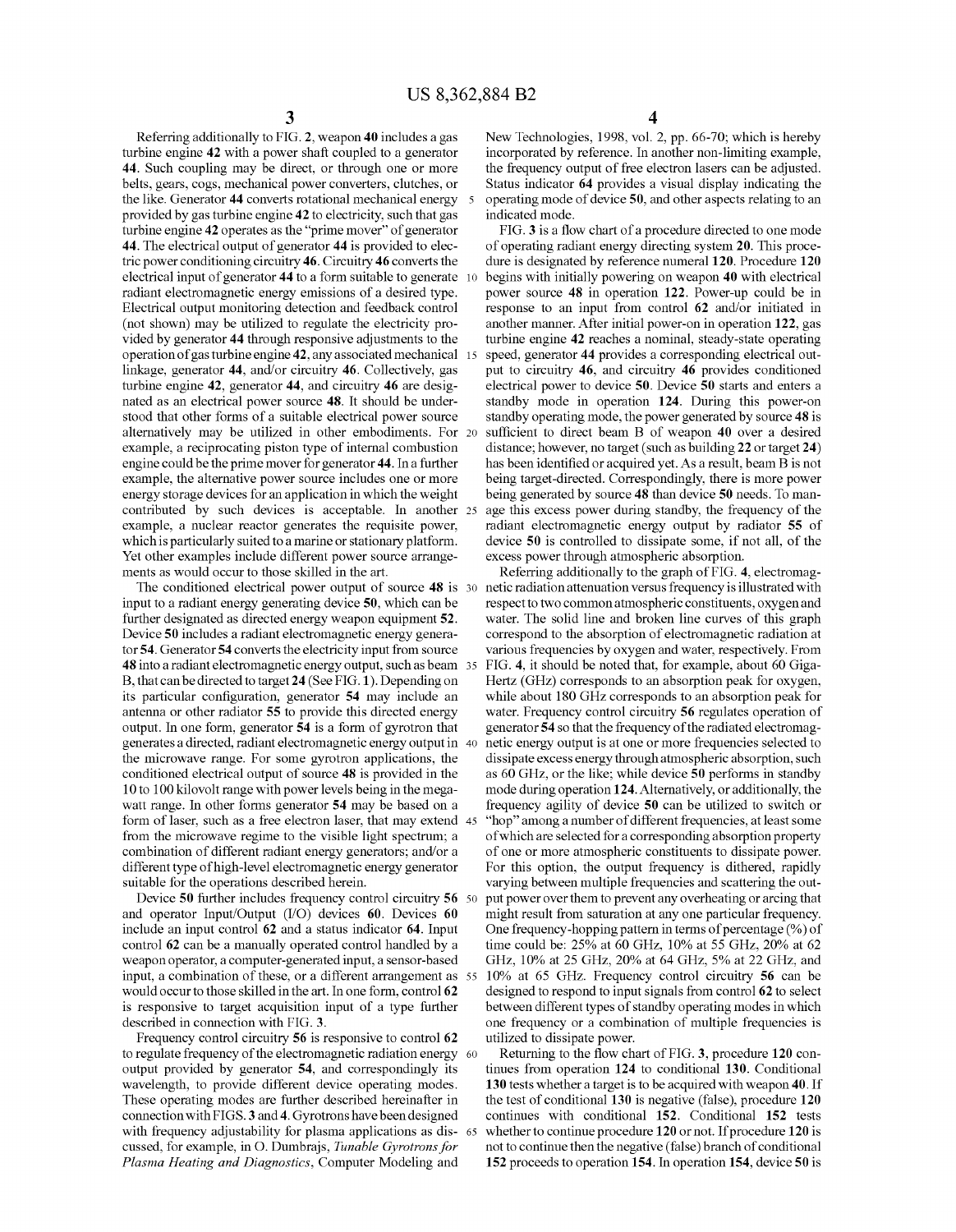10

15

30

powered off and the generation of power with source 48 halts. If the test of conditional 152 is affirmative (true), then proce dure 120 loops back to standby mode 124.

On the other hand, if the test of conditional 130 is affirma tive (true)—that is acquisition of a target is commanded then procedure 120 continues with operation 132. Operation 132 corresponds to an acquisition mode of device 50. Device 50 can be switched from the standby mode to the acquisition mode through input with control 62. In operation 132, device 50 locates a target through radar interrogation. Frequency control circuitry 56 adjusts operation of generator 54 during operation 132 to output a target interrogation frequency in the radar range, such as 94 GHz. For the purposes of target acquisition, device 50 and/or another device not shown, includes one or more detectors to sensea return radar signal as part of a standard interrogation process. It should be appre ciated that more than one interrogation frequency could be utilized through appropriate control with circuitry 56. Addi tionally, or alternatively, acquisition mode performance dur ing operation 132 can also include switching between one or more target interrogation/detection frequencies and one or more atmospheric absorption frequencies as described in connection with the standby mode of operation 124. In one example, circuitry 56 switches between 60 GHz and 94 GHz 25 with a time-based distribution of about 95% and 5%, respectively. In another example, power-dissipating frequency hopping is utilized 98% of the time, with the remaining 2% directed to interrogation at 94 GHz or otherwise. In other embodiments, target acquisition can be performed by GPS subsystems, digital scene matching, Forward Looking Infra-Red (FLIR), laser "painting," or the like as an addition or alternative to radar acquisition.

After a desired target is acquired, such as weapon target 24 and/or targeted building 22 shown in FIG. 1, procedure 120 continues with conditional 140. Conditional 140 tests whether to activate weapon 40 to disable the acquired target. If the test of conditional 140 is negative (false), procedure 120 loops back to conditional **130** to determine whether to acquire  $\,_{40}$ a different target. Otherwise, if the test of conditional 140 is affirmative (true), procedure 120 proceeds with conditional 142. Conditional 142 tests whether the target should be dis abled with weapon 40 in a lethal manner or not. If the test of conditional 142 is negative (false), then a nonlethal targeting 45 mode in operation 144 is initiated. In this mode, weapon 40 is utilized to direct beam B to target 24 at a frequency selected with circuitry 56 that disables target 24, but without a high likelihood of being lethal. For example, for a human form of netic energy at about 94 GHz can be incapacitating to a human target contacted by such emission at a sufficient intensity, while not resulting in death. Under appropriate condi tions, such radiation can be directed a significant distance 35 target 24, it has been found that an emission of electromag- 50 from airborne platform 32 to incapacitate a human form of 55 target 24 even if target 24 is inside a conventional building, such as building 22. As a result, human targets can be disabled with weapon 40 without necessarily resulting in the destruction of structures enclosing Such targets. Conditional 142 and operations 144 and 146 are grouped in the broken-line box to 60 represent a target disabling mode 148.

If the test of conditional 142 is affirmative (true), then weapon 40 performs in a lethal mode in operation 146. Dur ing this lethal mode, circuitry 56 regulates the radiant elec tromagnetic energy output at a frequency selected to disable 65 a target with a greater likelihood of termination than for the nonlethal mode of operation 144. In one nonlimiting

example, a frequency of 2 GHz has been found to be suitable for lethal effect when contacting a human target with suffi cient intensity.

From either operation 144 or 146, procedure 120 continues with conditional 150. In conditional 150, the desire to select a new target is tested. If this test is affirmative (true), procedure 120 returns to acquisition mode in operation 132 to acquire another target or reacquire the same target. If the test of conditional 150 is negative (false), then procedure 120 encounters conditional 152 which tests whether to continue procedure 120 or not. As previously described, if the test of conditional 152 is affirmative, procedure 120 returns to standby mode 124, and if the test of conditional 152 is negative, procedure 120 proceeds to operation 154 to power-down weapon 40, and then procedure 120 halts.

The various operating modes of weapon 40 such as the standby mode, target acquisition mode, target disabling mode, lethal mode, nonlethal mode, and the like, can each be reported via indicator 64 to an operator. Furthermore, selection among these various modes can be made through appropriate input with control 62 and/or through another input of a standard type. In one particular form, control 62 functions in cooperation with a processing device executing mission con trol logic that may provide for the switching between one or more modes automatically. In still other embodiments, one or more of these modes may be implemented differently or may

be absent.<br>Referring to FIG. 5, another form of a radiant electromagnetic energy system is shown in a partial diagrammatic form, as designated by reference numeral 220. System 220 is con figured to utilize directed electromagnetic energy to protect a designated perimeter 222. System 220 includes a number of radiant energy generators 250 that are each the same as gen erator 54 as described in connection with system 20. In this instance, generators 250 are arranged to direct electromagnetic energy relative to perimeter 222 to provide protection from intruders. Generators 250 are collectively controlled by power and control circuitry 240. Circuitry 240 can include frequency control circuitry of the type described in connec tion with system 20, operator Input/Output (I/O) devices, and the like to monitor and regulate security of perimeter 222. In one arrangement, frequency is set to nonlethally disable intruders initially, and is selectively adjusted to a lethal mode during a persistent attack. In one implementation, the pro tected perimeter 222 is for a nuclear power plant and/or the power source for circuitry 240 is nuclear. In another imple mentation, perimeter 222 is defined by a number of vehicles each carrying a different generator 250. Yet other implemen tations include different arrangements as would occur to one skilled in the art.

Many other embodiments of the present application are envisioned. For example, besides airborne platform 32, other forms of mobile directed energy devices could be utilized. For example, FIG. 6 diagrammatically illustrates a land-based, ground-engaging vehicle 320 carrying a generator 250 and circuitry 240; where like reference numerals refer to like features previously described. Another example is diagram matically shown in FIG. 7 as a marine vehicle 420 (for example, a ship or submarine); where like reference numerals again refer to like features previously described. Marine vehicle 420 includes a generator 250 and circuitry 240. The vehicles 320 and 420 each can be structured to direct an energy beam B to disable a target as described in connection with the system 20 and the procedure 120; and/or can be structured to protect a perimeter as described in connection with the system 220. Still other implementations may be stationary or semi-stationary.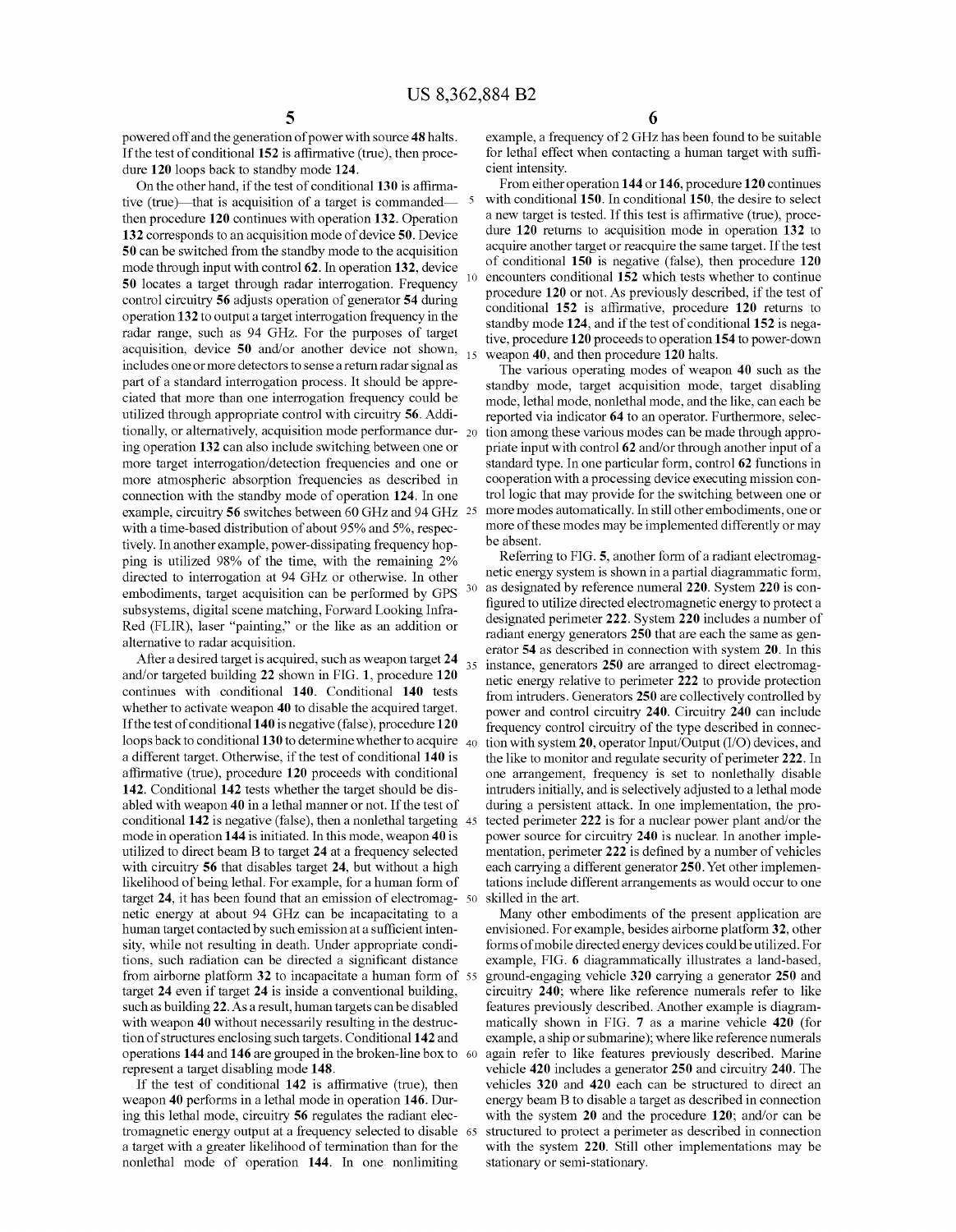In a further example, directed radiant electromagnetic energy is utilized in a covert communication arrangement. This arrangement directs energy to a covert operative (a person) from a distance. The directed energy is selected and configured with respect to frequency, intensity, and/or modu lation or the like, so that the operative readily feels such energy through skin contact (such as a heating or a tingling sensation), but is not incapacitated by it. Electromagnetic energy with a frequency of about 94 GHZ is one nonlimiting example that is detectable by a human's nominal sense of 10 touch and is not incapacitating when of a suitably low intensity. Correspondingly, the radiant emission of such energy is invisible to the unaided eye of an individual with nominal sensory perception. To communicate information, the energy sensory perception. 10 communicate information, the energy<br>is provided in a pattern recognized by the operative, such as 15 Morse code to name one nonlimiting example.

Another example includes means for powering a radiant energy device to generate a radiant electromagnetic energy output with different modes of operation, means for provid ing the radiant electromagnetic energy output device at a first frequency to dissipate excess power, means for tuning the radiant electromagnetic energy output of the device to a sec ond frequency different than the first, and means for disabling a target contacted by the output at the second frequency during a second mode of operation.

Yet another example includes: means for generating a radi ant electromagnetic energy output with a radiant energy device, means for providing the radiant electromagnetic energy output of the device at a first frequency selected to dissipate excess power by atmospheric absorption of at least 30 a portion of the radiant electromagnetic energy output during operation of the device on standby, means for tuning the radiant electromagnetic energy output of the device to a sec ond frequency different than the first frequency, and means for disabling a target by contact with the radiant electromag- 35<br>netic energy output at the second frequency.

Still another example comprises: means for generating a radiant electromagnetic energy output with a directed energy weapon powered by a gas turbine engine, means for tuning the electromagnetic energy output of the weapon to a first 40 the disabling is configured to be lethal. frequency for a first mode of weapon operation; and means for changing the electromagnetic energy output of the weapon to a second frequency different than the first fre quency for a second mode of weapon operation.

A further example includes a gas turbine engine that oper- 45 ates as the prime mover for an electric power generator. The generator provides electricity to operate a directed energy weapon. This weapon provides a radiant electromagnetic energy output at a first frequency that is selected to dissipate excess power by atmospheric absorption of at least a portion 50 thereof while the weapon operates in a power-on standby mode. Circuitry is included to tune the output of the weapon to a second frequency different than the first and disable a target by contact with the output at the second frequency. The circuitry can be arranged to provide further frequency agility 55 to dissipate power, control lethality of the radiant output, or the like.

A different example includes: providing a radiant energy device to generate radiant electromagnetic energy that is detectable by sense of touch and is not visible with respect to 60 nominal human sensory perception; modulating an output of the radiant electromagnetic energy with the radiant energy device to encode information therein; and covertly communicating the information to a person by the sense of touch by nicating the information to a person by the sense of touch by T. The method of claim 1, wherein the radiant electromag-<br>directing the output to make contact with skin of the person. 65 netic energy output is adjusted among In one form, the output has a frequency in a range from about 3 GHz through about 300 GHz.

Yet a further example is directed to an apparatus that includes a radiant energy device to generate radiant electro magnetic energy that is detectable by sense of touch and is not visible with respect to nominal human sensory perception. This device includes means for modulating an output of the radiant electromagnetic energy to encode information therein and means for covertly communicating the information to a person by the sense of touch by directing the output to make contact with skin of the person. In one form, the output has a frequency in a range from about 3 GHZ through about 300 GHZ.

Any theory, mechanism of operation, proof, or finding stated herein is meant to further enhance understanding of the present invention, and is not intended to limit the present invention in any way to such theory, mechanism of operation, proof, or finding. While the invention has been illustrated and described in detail in the drawings and foregoing description, the same is to be considered as illustrative and not restrictive in character, it being understood that only selected embodi-<br>ments have been shown and described and that all equivalents, changes, and modifications that come within the spirit of the inventions as defined herein or by the following claims are desired to be protected.

What is claimed is:

25

- 1. A method, comprising: generating a radiant electromagnetic energy output with a radiant energy device;
- providing the radiant electromagnetic energy output of the device at a first frequency selected to dissipate excess power by atmospheric absorption of at least a portion of the radiant electromagnetic energy output during operation of the device on standby;
- tuning the radiant electromagnetic energy output of the device to a second frequency different than the first frequency; and<br>disabling a target by contact with the radiant electromag-
- netic energy output at the second frequency.

2. The method of claim 1, wherein the target is human and

3. The method of claim 1, wherein the target is human, the disabling is configured to be nonlethal, and the device is arranged to provide a perimeter defense.

4. The method of claim 1, wherein the target is human, the disabling is configured to be lethal, and the device is arranged to provide a perimeter defense.

5. The method of claim 1, which includes changing the radiant electromagnetic energy output from the second fre quency to a third frequency to change lethality of the dis

abling for a human form of the target.<br> **6**. The method of claim 1, wherein the radiant energy device is a form of directed energy weapon, the first frequency and the second frequency are each below 300 THz, and further comprising:

generating electricity with a gas turbine engine on an airborne platform;<br>powering the device with the electricity;

- directing the radiant electromagnetic energy output to the target from the airborne platform carrying the weapon and the gas turbine engine; and
- acquiring the target with the radiant electromagnetic energy output tuned to a radar range frequency before performing the disabling.

frequencies including the first frequency while the device operates on standby.